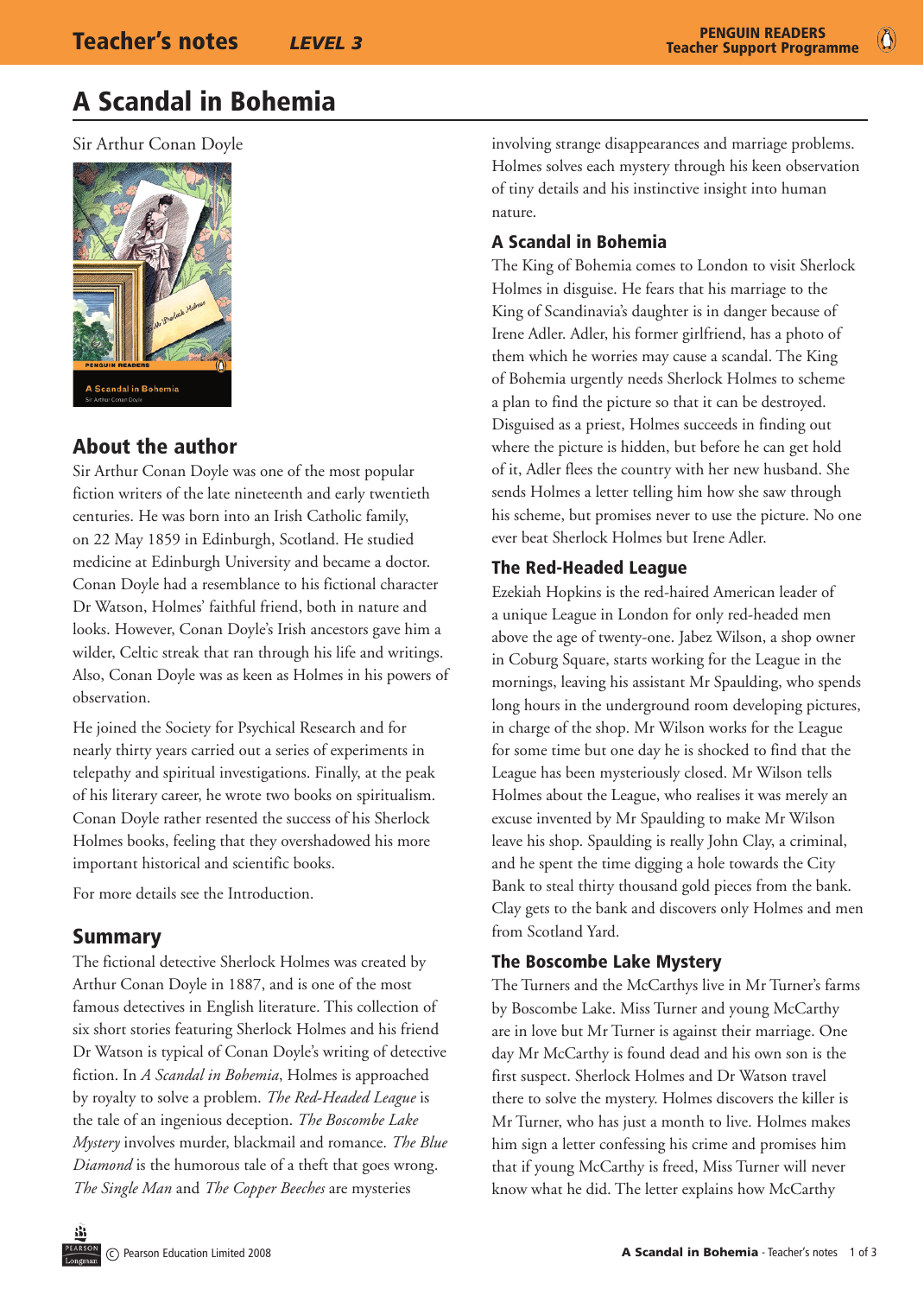# A Scandal in Bohemia

met Turner in Australia, when they were both young, and witnessed Turner's stealing gold, killing men and escaping to England. McCarthy followed Turner and blackmailed him by telling him that if his daughter did not marry his son he would reveal his past. Turner finally loses his mind and kills McCarthy. Holmes tells the police and young McCarthy is set free. Miss Turner never learns the true story about her father.

## The Blue Diamond

Mr Peterson asks Sherlock Holmes for help telling him that a chicken and a hat, with the name 'Mr Baker' written on it, are to be given to a Mrs Henry Baker. Holmes is to find the woman but discovers that Lady Morcar's famous 'blue diamond' is inside the chicken. Holmes knows about the missing ring and how a repairman, John Horner, was blamed for the theft. Yet, the chicken evidences something else, so he places an advertisement in the newspaper searching for Mr Henry Baker. Baker eventually shows up but can only provide the name of the man he bought the chicken from. Holmes and Watson talk to many men involved in the purchase of the chicken until he interrogates Mr Ryder, who finally confesses to having stolen the blue diamond and framed innocent John Horner.

## The Single Man

Sherlock Holmes is to help the titled but penniless Lord Simon to find Miss Hatty Doran, his newly-wedded, well-off missing bride. Holmes finds out that a dancer who used to date Lord Simon tried to stop the wedding, but failed, and that Miss Doran disappeared after seeing a mysterious man at the church. Miss Doran's clothes appear inside the lake and everything suggests murder. Holmes finds a note written on a hotel bill signed by a F.H.M., Frank H. Moulton, and this solves the enigma. Holmes finds the missing bride and the mysterious man and learns that they were secretly married, against her father's will. Soon after their wedding, Mr Moulton went to New Mexico in search of gold and was reported dead. Miss Doran ended up marrying Lord Simon to please her father, but saw her 'late husband' alive on her wedding day and decided to run away with him.

## The Copper Beeches

Miss Violet Hunter is a jobless teacher who used to be paid four pounds a month. She is offered a new position at one hundred and twenty pounds a year by Mr Rucastle, to move to his house, 'The Copper Beaches', teach his

son, wear a blue dress which belonged to his daughter now living in America, and cut her hair short. Miss Hunter initially turns down the offer but she reconsiders it, and asks Holmes for advice. Miss Hunter starts working for the Rucastles and finds her tasks odd. She has to read by the window in Miss Rucastle's dress and wave away a male passerby. She also discovers a secret room in the attic and senses that someone is locked up inside. Holmes and Watson go to 'The Copper Beeches' and find that Mr Rucastle actually hired Miss Hunter to impersonate his own daughter, who was locked in the attic, and to send Mr Fowler, her suitor, away to prevent their marriage and keep the money his daughter's late mother had left her.

## Background and themes

When Sherlock Holmes was 'born' in 1887, Victorian society was in a state of unease as new ideas questioned traditional beliefs. The Industrial Revolution had brought about the rapid development of industry, railways, commerce and engineering. Along with this came revolutionary scientific theories (like Darwin's theory of evolution), which shocked many people. Many wealthy Victorian families also felt threatened by the rise of the new class of rich factory owners who often exploited their workers.

Tales of mystery, where social problems were rarely confronted, grew in popularity during the Victorian age. Holmes' solution to the mysteries he is presented with are always reached through reason, but because of Conan Doyle's interest in the supernatural, there is often an air of the irrational about them. They are written with imagination and sometimes with a sense of the macabre.

Although the crimes in these short stories are all different, they are connected by several themes. The theme of marital and family issues, and in some cases, the marital disputes even hinge on disagreements between a child and their parents. Blackmail and theft are also common themes to a few stories. Yet all stories illustrate the loss of moral values and social ethics to self-interest and enrichment.

## Discussion activities

## Before reading

#### **1 Discuss: Favourite private detectives**

Tell students to write down the names of their favourite detectives in film and literature and to think of their characteristics. Then tell ask them to decide which the most effective traits are.